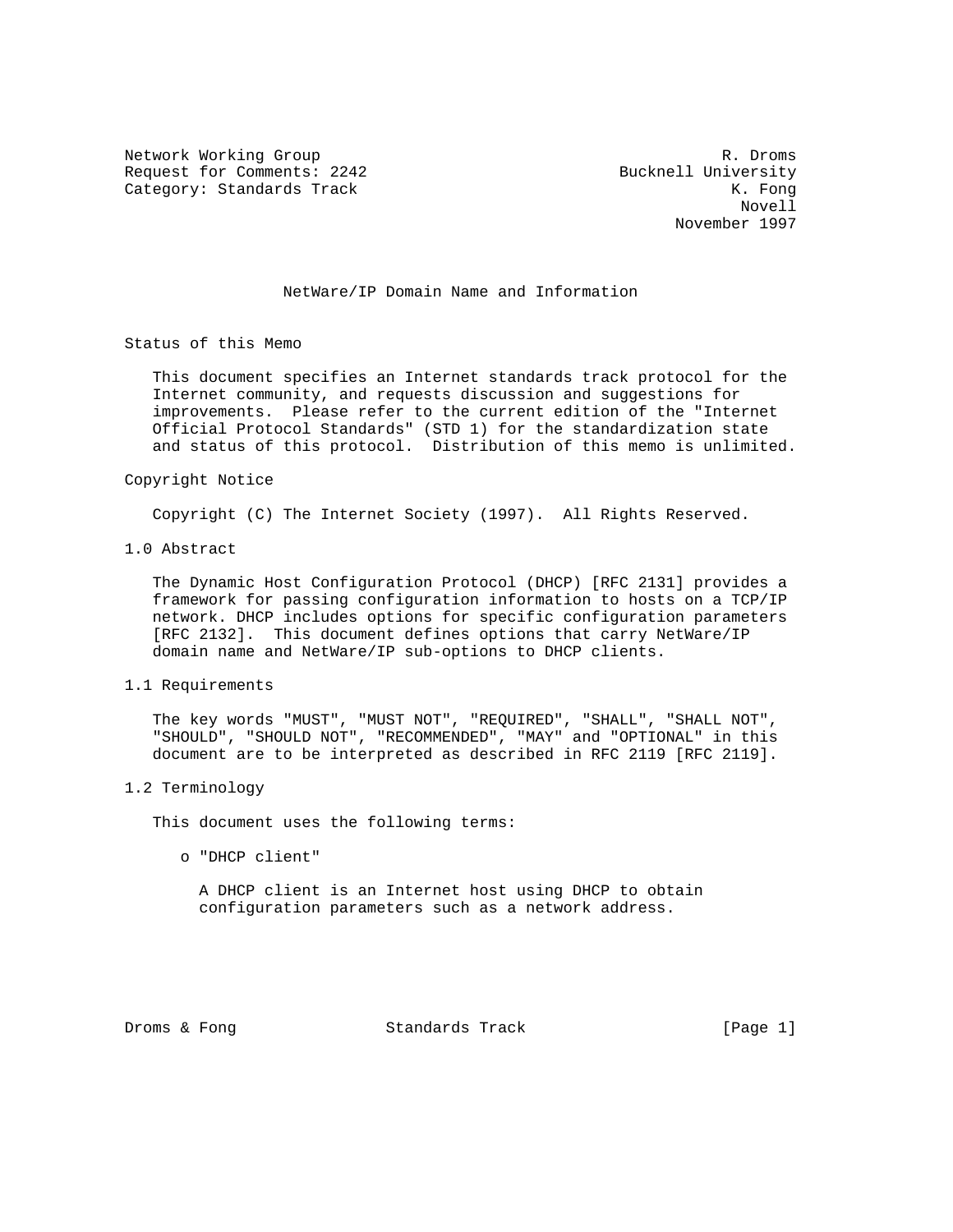o "DHCP server"

 A DHCP server is an Internet host that returns configuration parameters to DHCP clients.

2. The NetWare/IP Domain Name option

 This option code is used to convey the NetWare/IP domain name used by the NetWare/IP product. The NetWare/IP Domain in the option is an NVT ASCII [RFC 854] string whose length is inferred from the option 'len' field.

The code for this option is 62, and its maximum length is 255.

 Code Len NetWare/IP Domain Name +-----+-----+------+------+------+----- | 62 | n | c1 | c2 | c3 | ... +-----+-----+------+------+------+-----

The 'len' field gives the length of the NetWare/IP Domain Name.

3. The NetWare/IP Information option

 The NetWare/IP option code will be used to convey all the NetWare/IP related information except for the NetWare/IP domain name.

 The code for this option is 63, and its maximum length is 255. A number of NetWare/IP sub-options will be conveyed using this option code. The 'len' field for this option gives the length of the option data, which includes the sub-option code, length and data fields.

 Each sub-option contains in sequential order, a one byte sub-option code, a one byte length, and an optional multiple byte value field. The sub-option length gives the length of the value field for the sub-option. The example below illustrates the use of the 'len' and sub-option length fields in this option.

 One and only one of the following four sub-options must be the first sub-option to be present in option 63 encoding. Each of them is simply a type length pair with length set to zero.

Sub-options:

NWIP\_DOES\_NOT\_EXIST (code 1)

 The responding DHCP server does not have any NetWare/IP information configured.

Droms & Fong Standards Track [Page 2]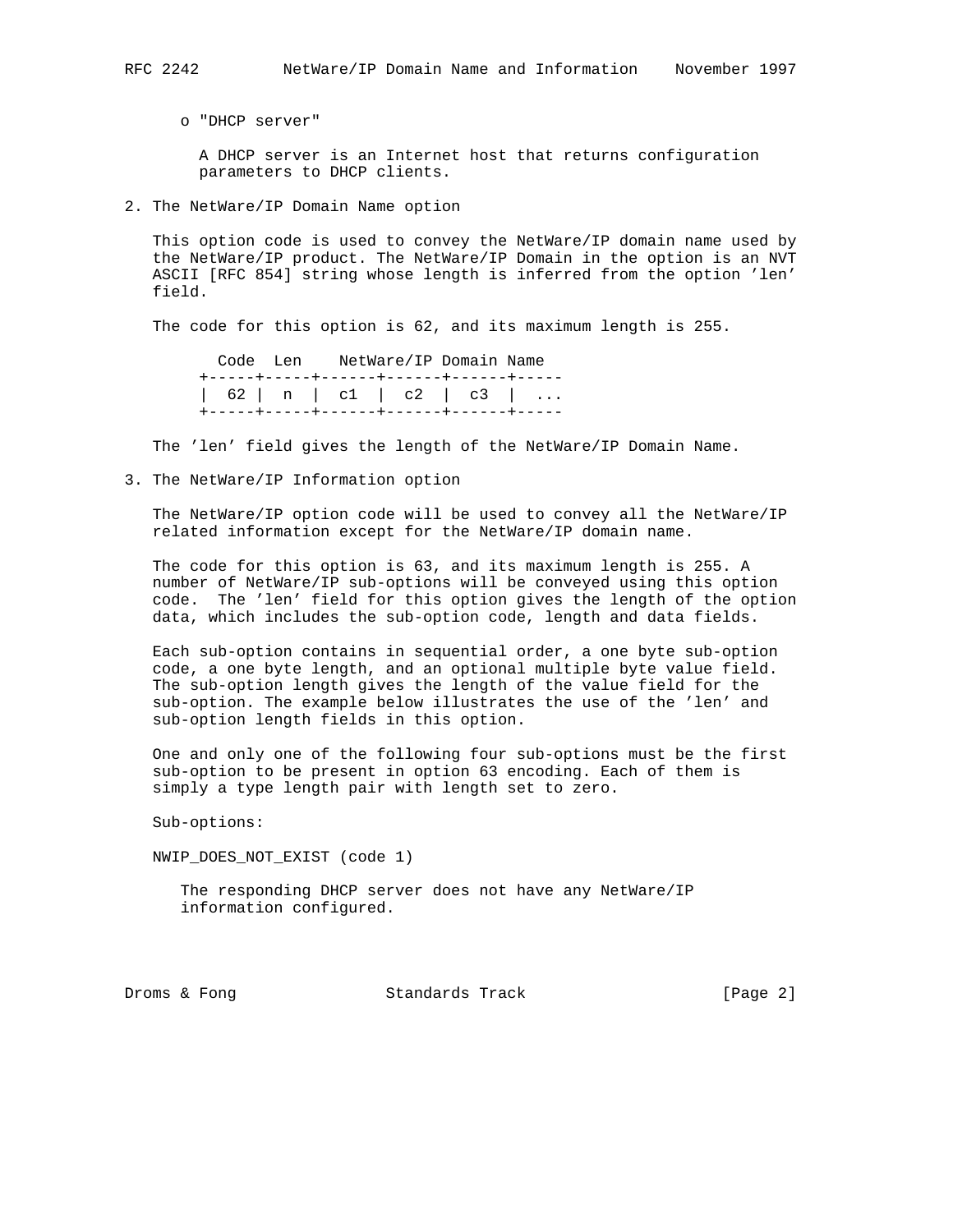NWIP\_EXIST\_IN\_OPTIONS\_AREA (code 2)

 All NetWare/IP information is present in the 'options' area of the DHCP response packet.

NWIP\_EXIST\_IN\_SNAME\_FILE (code 3)

 All NetWare/IP information is present in the 'sname' and, if necessary, 'file' fields of the DHCP response packet. If used, the following DHCP server behavior is required: within the 'options' area, option 63 is present with its length field set to 2. The first byte of the value field is set to NWIP\_EXIST\_IN\_SNAME\_FILE tag and the second byte is set to zero. Both option 62 and option 63 will be placed in the area covered by the sname and file fields. Option 62 is encoded normally. Option 63 is encoded with its tag, length and value. The value field does not contain any of the first four sub-options described herein.

NWIP\_EXIST\_BUT\_TOO\_BIG (code 4)

 Neither 'options' area nor 'sname' field can accommodate the NetWare/IP information.

 If either NWIP\_EXIST\_IN\_OPTIONS\_AREA or NWIP\_EXIST\_IN\_SNAME\_FILE sub-options is set, one or more of the following sub-options may be present.

NSQ\_BROADCAST (code 5)

 Length is 1 and a value of 1 or 0. If the value is 1, the client SHOULD perform a NetWare Nearest Server Query to find out its nearest NetWare/IP server.

PREFERRED\_DSS (code 6)

Length is  $(n * 4)$  and the value is an array of n IP addresses, each four bytes in length. The maximum number of addresses is 5 and therefore the maximum length value is 20. The list contains the addresses of n NetWare Domain SAP/RIP Server (DSS).

NEAREST\_NWIP\_SERVER (code 7)

Length is  $(n * 4)$  and the value is an array of n IP addresses, each four bytes in length. The maximum number of addresses is 5 and therefore the maximum length value is 20. The list contains the addresses of n Nearest NetWare/IP servers.

Droms & Fong Standards Track [Page 3]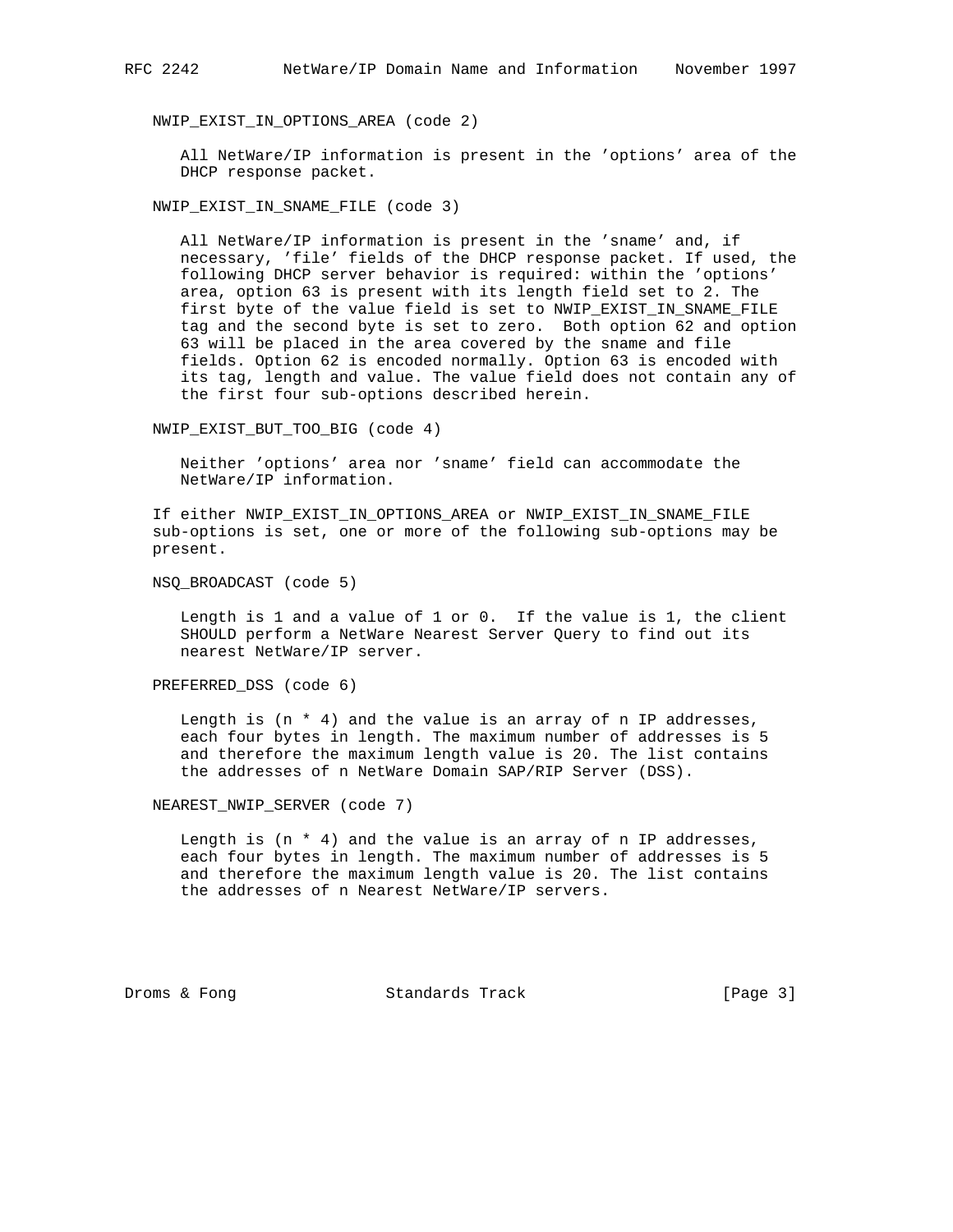AUTORETRIES (code 8)

 Length is 1 and the value is a one byte integer value indicating the number of times a NetWare/IP client should attempt to communicate with a given DSS server at startup.

```
 AUTORETRY_SECS (code 9)
```
 Length is 1 and the value is a one byte integer value indicating the amount of delay in seconds in between each NetWare/IP client attempt to communicate with a given DSS server at startup.

NWIP\_1\_1 (code 10)

 Length is 1 and the value is 1 or 0. If the value is 1, the NetWare/IP client SHOULD support NetWare/IP Version 1.1 compatibility. A NetWare/IP client only needs this compatibility if it will contact a NetWare/IP version 1.1 server.

PRIMARY\_DSS (code 11)

 Length of 4, and the value is a single IP address. This field identifies the Primary Domain SAP/RIP Service server (DSS) for this NetWare/IP domain. NetWare/IP administration utility uses this value as Primary DSS server when configuring a secondary DSS server.

An example of option 63 encoding is provided below.

Code Len NetWare/IP General Info

| +-----+-----+----+----+<br>+-----+-----+----+----+                                                                      |
|-------------------------------------------------------------------------------------------------------------------------|
| NWIP EXIST IN OPTIONS AREA (length 0)                                                                                   |
| +----+----+----+<br>  5   1   1  <br>+----+----+----+<br>NSQ BROADCAST SERVER (length 1)<br>value is YES                |
| +----+----+------------+<br>+----+----+------------+<br>NEAREST NWIP SERVER (length 4)<br>value is IP address of server |

Droms & Fong Standards Track [Page 4]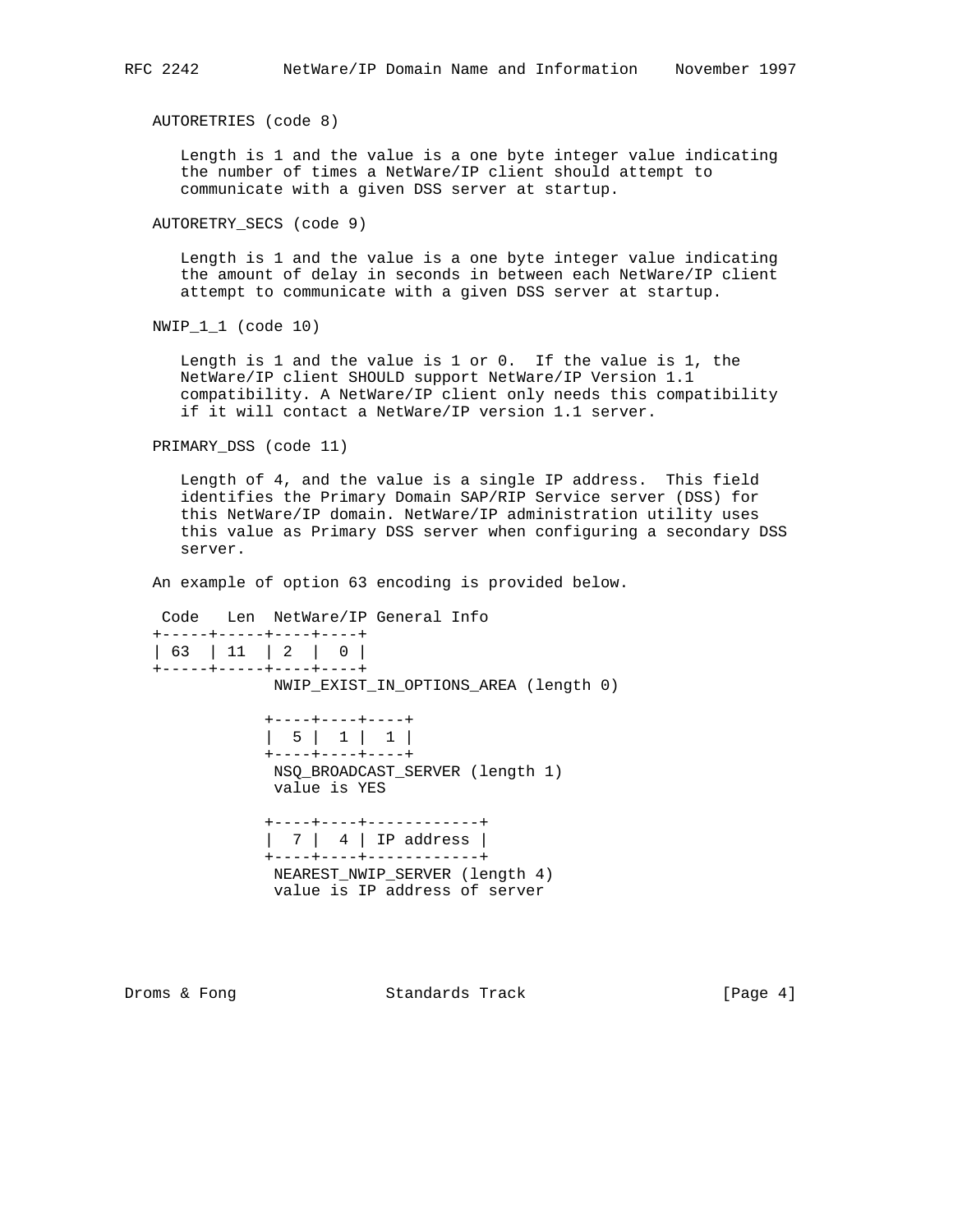4. References

 [RFC 854] Postel, J. and J. Reynolds, "Telnet Protocol Specification", RFC 854, May 1983.

 [RFC 2119] Bradner, S., "Key words for use in RFCs to Indicate Requirement Levels", RFC 2119, March 1997.

 [RFC 2131] Droms, R., "Dynamic Host Configuration Protocol", RFC 2131, March 1997.

 [RFC 2132] Alexander, S. and R. Droms, "DHCP Options and BOOTP Vendor Extensions", RFC 2132, March 1997.

5. Security considerations

 DHCP currently provides no authentication or security mechanisms. Potential exposures to attack are discussed in section 7 of the DHCP protocol specification [RFC 2131].

 The NetWare/IP options can be used by unauthorized DHCP servers to misconfigure NetWare/IP clients with potentially disruptive information.

6. Authors' addresses

 Ralph Droms Computer Science Department 323 Dana Engineering Bucknell University Lewisburg, PA 17837

 Phone: (717) 524-1145 EMail: droms@bucknell.edu

 Kester Fong Information Access Division Novell Inc. SJF-8-265 2010 Fortune Dr, San Jose, CA95131

 Phone:(408)-577-8959 EMail: kfong@novell.com

Droms & Fong Standards Track [Page 5]